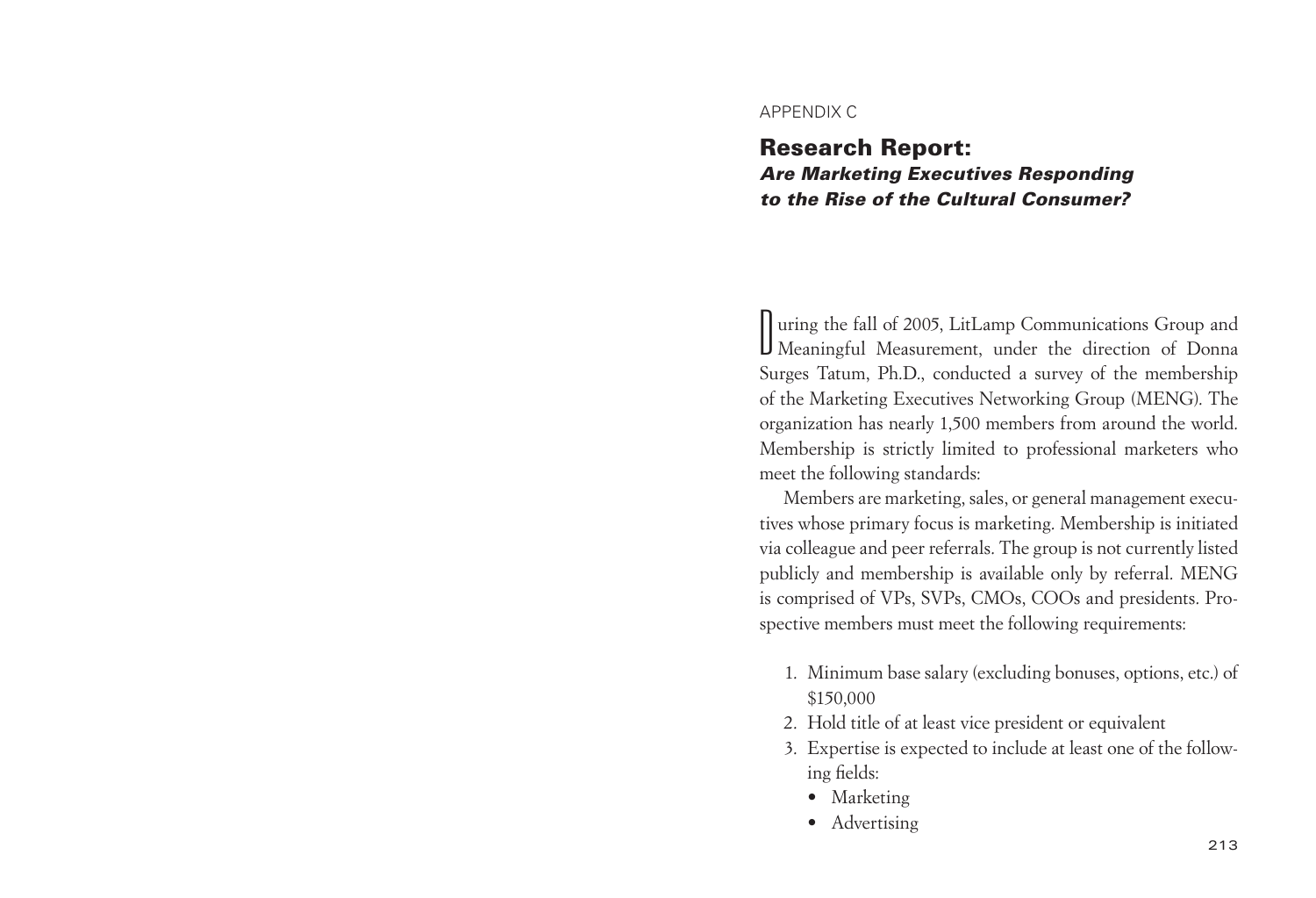- Sales management
- Public relations
- Corporate communications
- Investor relations
- Market research
- Direct marketing
- Business development
- Strategic marketing alliances
- Strategic planning
- Corporate marketing planning
- Product management
- General management (in a marketing-driven business)

## **The Survey and Its Reliability**

The survey was e-mailed to all 1,500+ members. Respondents were assured that their responses would be kept confidential and reported only as aggregate data. Sixty-five people returned the survey—a modest response rate, but expected for executives of this caliber. Participants appear to be representative of the overall MENG membership's fields of expertise. The reliability rating for the survey is an excellent 92 percent.

We should keep this in mind as we consider the results of the survey: The sample size was small but representative, which may have something to do with the topic of the study.

One purpose of the survey is to gauge what might be described as the demand for marketing programs that tap into cultural consumers, both with content and connection. On the whole, there is desire to reach the type of demographics the survey asked about, namely youth and women, as well as those consumers who were described as affluent and well educated.

## **Demographics of respondents**

Participants are experienced marketers. One-third have twenty years in the profession and over 50 percent have between sixteen and thirty years' experience. There is a wide variety of expertise represented; the respondents' principal marketing industry range from consumer packaged goods, technology, entertainment, market research, health care, media, and many others.

## **Results**

What overall story does the research tell us? First, whether or not they consider the youth market important, this elite group of marketers recognizes that online is the best vehicle to reach them. In fact, online is considered very important for all three of these desirable demographic groups.

What is striking is the pattern of heightened interest in media tactics such as the use of online, public relations, and arts and entertainment marketing.

## **Affluent and well-educated consumers are prime targets**

Affluent, well-educated customers are extremely important targets to these marketers. Preferred tactics for reaching this group rest heavily on the Web, public relations, and arts and entertainment. Other tactics, such as television and radio, took a steep drop-off from those top three. There is also agreement that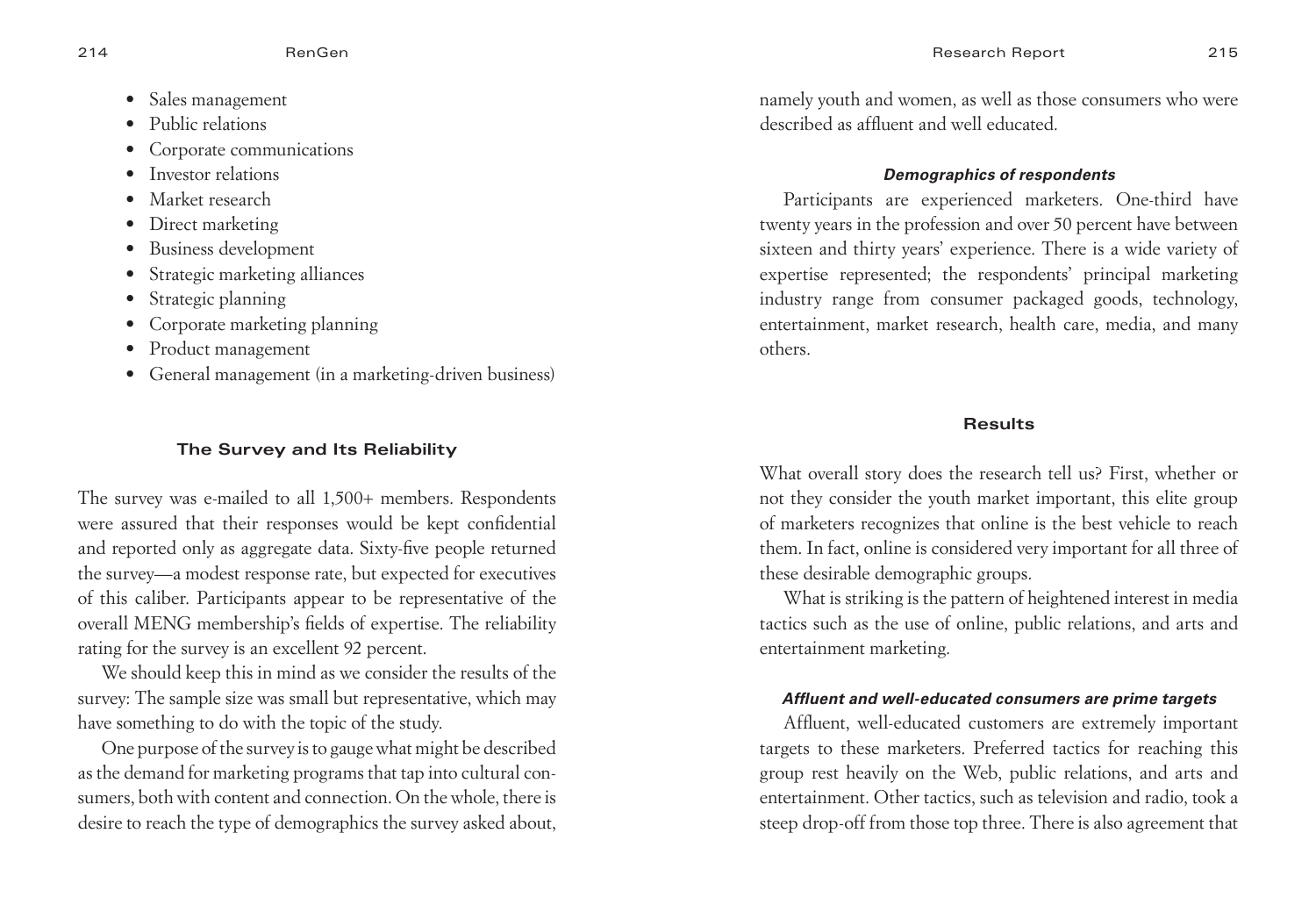more consumers qualify as "well educated" the number widely believed to fall into that group.

#### **Youth**

There is significant divergence among this group on importance of the youth market to their campaigns. The bulk of respondents ranked it as either "very important" or "not at all important." Even for those who saw the segment as unimportant, there was agreement that online marketing was the best way to reach this age group. Next in importance were public relations and arts and entertainment marketing. Sports marketing fared poorly as a tactic for reaching youth, as did direct mail, television, and radio. No matter what, if these marketers were going to spend any money reaching youth, they would spend it online.

#### **Women**

Respondents had a high need to reach women consumers. This is no surprise since women have constituted a core consumer segment for many years. Given the breadth of participation in the study from across industry sectors, we can see that the influence of women has moved beyond packaged goods and retail and into areas such as financial services, automotive, and technology purchases.

There is a broader arsenal of preferred tactics for reaching women age 35–55. Online, public relations and print are all considered very important. Radio and sports are ranked as not at all important. Television fares somewhat better. In fact, television and arts and entertainment were nearly equal in importance as tactics for reaching this critical segment, with arts trending higher. Sports marketing fell to the very bottom of the preferred

tactics, revealing that this group of elite marketers does not consider it a useful tool in their mix for reaching the female consumer. Underlying the choice of preferred tactics, as with the affluent/well-educated consumer, is the assumption that this segment reads and connects online to get information.

#### **Anticipated Trends**

These executives said they want to learn more about how to market both online and through arts and entertainment platforms. While many said they saw these tactics as important or very important for reaching the most important consumer groups, they were less sure about how to implement. Forty-one percent said they used some type of arts and entertainment tie, but used it very infrequently. So, while arts and entertainment are judged very important or extremely important as a tactic for use with the most prized consumer groups, surprisingly few marketers use the tactic with any frequency. This can be the result of several failures. First, there may be a lack of understanding or expertise asto how to implement these programs, especially in view of the years of experience represented in the response pool and the relative ease of implementing more traditional advertising buys. Another possibility is that there are few examples of high-profile programs in the marketplace to emulate. Marketing is a me-too business in some ways.

Education is an issue. These marketing elites want to learn more about how to market online and through arts and entertainment ties. We can anticipate there will be a need for marketing courses on these topics.

There may be other reasons for the infrequent use of arts and entertainment marketing that are worth considering. Our research team wondered if it is a simple case of risk aversion, a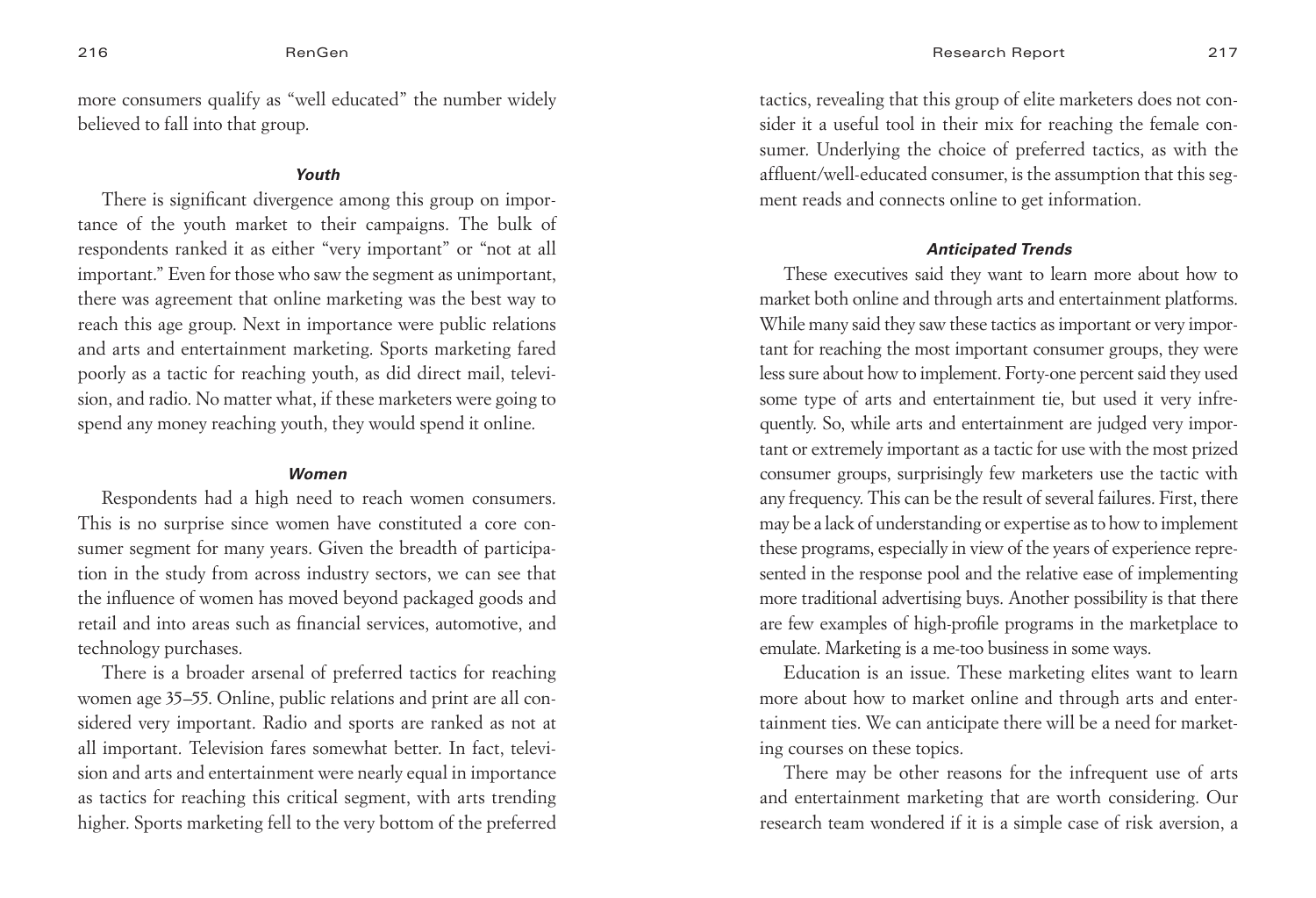topic much talked about in marketing and advertising. The question of why marketers are slow to seize competitive advantage when they spot trends is complex, but the two themes that rise to the top are a fear of failure that could result in termination, and a failure of imagination. While the survey didn't pose questions in that vein, the data do reveal a gap between demand for marketing programs in arts and entertainment and lack of execution of such programs in these executives' portfolios today.

#### **Specific Questions**

Here are responses to questions from the survey.

**Question 1:** In the current fiscal year, what tactic have you used most often?

| <b>TACTIC</b>                  | PERCENTAGE OF TOTAL |
|--------------------------------|---------------------|
| Television                     | 10%                 |
| Print                          | 22%                 |
| Radio                          | 4%                  |
| Direct                         | 18%                 |
| Online                         | 35%                 |
| Public relations               | 6%                  |
| Sports marketing               | 2%                  |
| Arts & entertainment marketing | $0\%$               |
| Other                          | 2%                  |

Over one-third of the MENG respondents stated that they used online tactics most often in the current fiscal year, followed

about 20 percent each who used print and direct. The remaining one-quarter of respondents divided the tactics used most often between television, public relations, radio, sports marketing, and other—i.e. promotion and event marketing. No one used arts and entertainment marketing as a primary tactic.

**Question 2:** In the current fiscal year, what other tactics have you used? Mark all that apply.

| <b>TACTICS</b>                 | PERCENTAGE OF TOTAL |
|--------------------------------|---------------------|
| Television                     | 27%                 |
| Print                          | 47%                 |
| Radio                          | 35%                 |
| <b>Direct</b>                  | 47%                 |
| Online                         | 63%                 |
| Public relations               | 67%                 |
| Sports marketing               | 18%                 |
| Arts & entertainment marketing | 41%                 |
| <b>Other</b>                   | 20%                 |

MENG respondents use a blend of tactics in addition to the one they use most often. About two-thirds also utilize public relations and online; nearly half employ print advertising and direct; one-third use radio; one-quarter buy television advertising; and 20 percent each use sports marketing and other. "Other" includes trade shows; viral; word of mouth; blogs and influencers; promotion and event marketing; video games—console and online; billboards; and via partner. *Note:* Only one of the respondents uses arts and entertainment marketing as a primary tactic, although over 40 percent have it in their plans.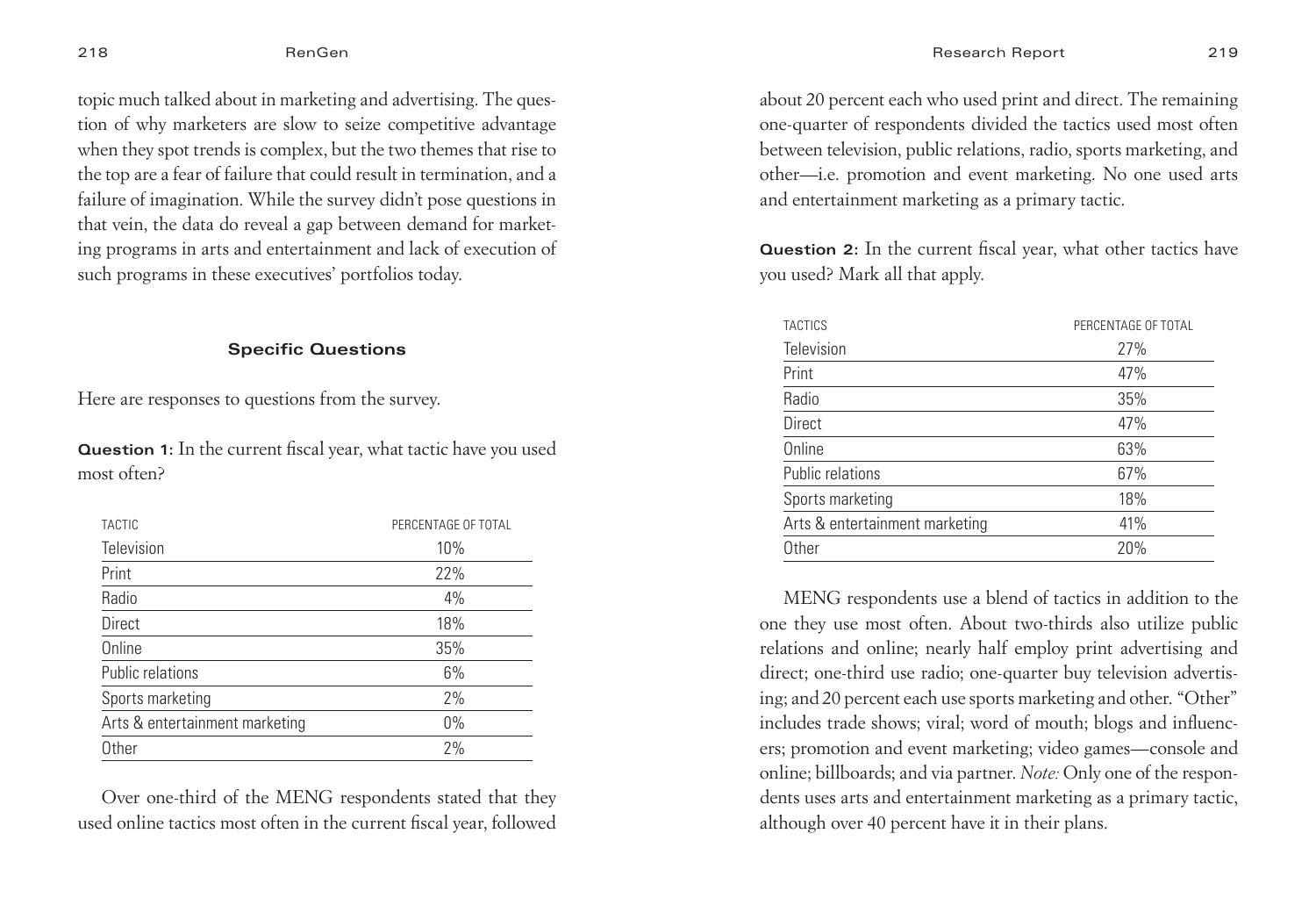**Question 3:** In the next fiscal year, which tactic will you want to learn more about?

| <b>TACTICS</b>                 | PERCENTAGE OF TOTAL |
|--------------------------------|---------------------|
| Television                     | 2%                  |
| Print                          | 6%                  |
| Radio                          | 6%                  |
| <b>Direct</b>                  | 2%                  |
| Online                         | 43%                 |
| Public relations               | 10%                 |
| Sports marketing               | 2%                  |
| Arts & entertainment marketing | 25%                 |
| Other                          | 4%                  |

This group of MENG respondents is most interested in learning more about online tactics (43%). Another one-quarter are most curious about arts and entertainment marketing, and 10 percent want to explore public relations. Print and radio draw about 6 percent interest each. The tactics of least interest, in terms of a desire to learn more about them, are television, direct and sports marketing, although traditionally, they are the most heavily funded in most marketing budgets.

Tactics of interest listed under "Other" include viral/word-ofmouth and podcasts. Of course, it makes sense that experienced marketers already have an understanding of the older tactics and have the most interest in learning about newer ones.

**Question 4:** People interested in things such as independent film, visual art, and live music are a growing segment.

| RESPONSE               | PERCENTAGE OF TOTAL |
|------------------------|---------------------|
| Very strongly agree    | 6%                  |
| Strongly agree         | 25%                 |
| Agree                  | 49%                 |
| Disagree               | 18%                 |
| Strongly disagree      | 0%                  |
| Very strongly disagree | 2%                  |

An overwhelming 80 percent of the MENG respondents agree with the statement.

**Question 5:** The knowledge economy is creating a more intelligent consumer.

| RESPONSE               | PERCENTAGE OF TOTAL |
|------------------------|---------------------|
| Very strongly agree    | 8%                  |
| Strongly agree         | 31%                 |
| Agree                  | 47%                 |
| Disagree               | 10%                 |
| Strongly disagree      | 2%                  |
| Very strongly disagree | 2%                  |

These experts also overwhelmingly agree (86%) that the consumer is becoming more intelligent.